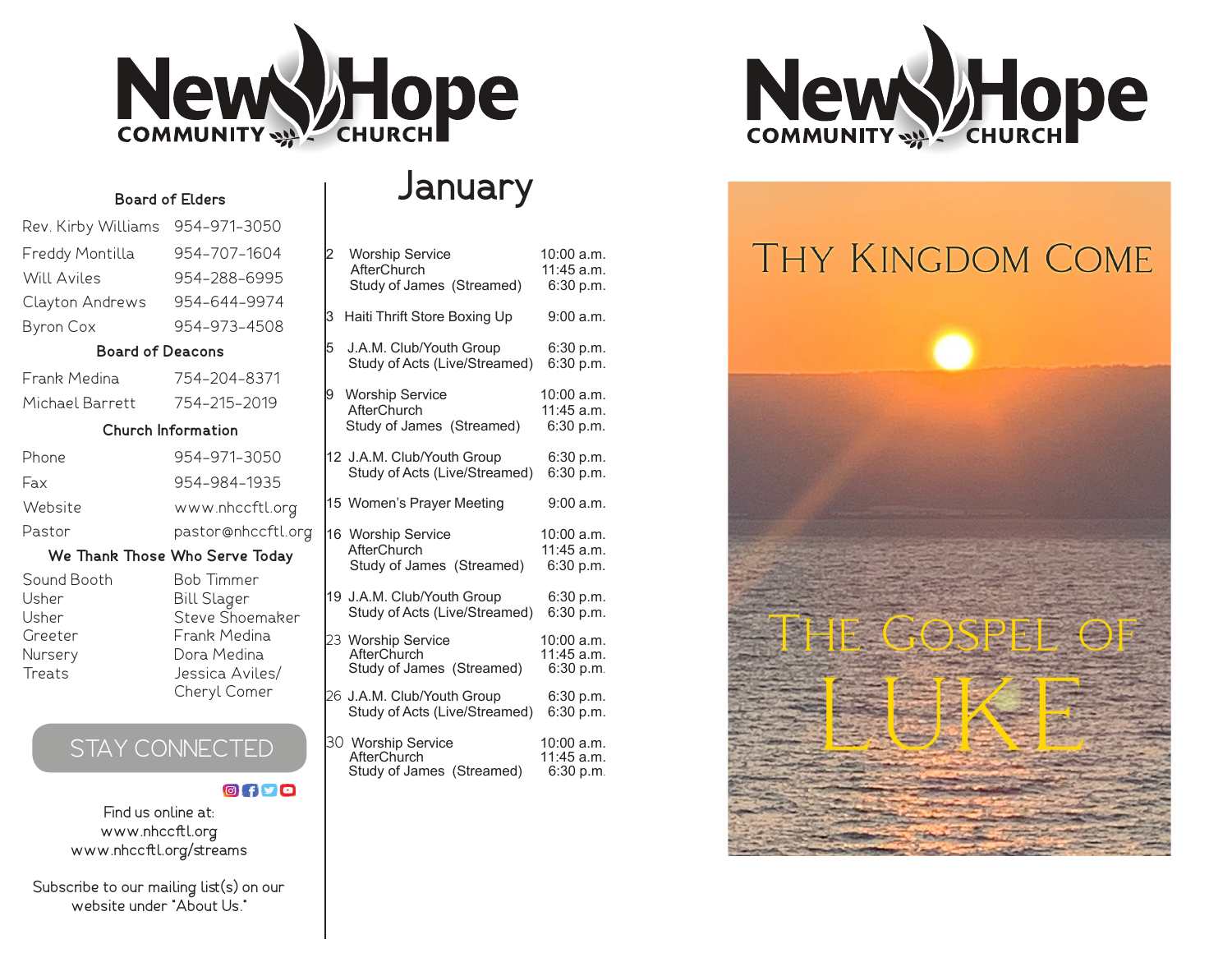## **Worship Service**

## **ANNOUNCEMENTS**

## **CALL TO WORSHIP**: "Love Lifted Me"

## **WELCOME AND INVOCATION TO WORSHIP**

# **MOMENT IN THE WORD**: Isa. 12:4-6 **SINGING TOGETHER**: "Hail the Day"

 "Good and Gracious King" "Come, Let Us Worship and Bow Down"

#### $\overline{a}$ **RESPONSIVE READING:** Psa. 111:1-10

## **PRAYER FOR THE GATHERING**

## **THE LORD'S PRAYER**

## **DOXOLOGY**

## **FRIENDSHIP TIME (Dismissal of children)**

**SPECIAL MUSIC:** "I Desire Jesus"

## **SCRIPTURE READING:** Luke 5:36-39

## **PRAYER FOR ILLUMINATION**

 $\overline{a}$ **MESSAGE:** "The New Wine of Redemption"

## **PRAYER FOR UNDERSTANDING**

## **RESPONSE SONG:** "His Name is Life"

## **BENEDICTION**

## **CHORAL BENEDICTION:** "I Love You, Lord"

## Worship Leaders: Rev. Kirby Williams, Byron and Stacy Cox

## January 2,, 2022, 10:00 a.m. **Special Offering Schedule**

## 27 Sanctuary Improvement Fund **Apostling Fund** 11 Benevolence Fund 18 **ARK Fund** 25 A/C Replacement Fund **Sanctuary Improvement Fund** 8 Benevolence Fund 15 Haiti Thrift Store Fund 22 Faith Promise Fund 29 New Hope Missions **SEPTEMBER Sanctuary Improvement Fund** 12 Benevolence Fund 19 ARK Fund 26 Technology Fund 3 Sanctuary Improvement Fund

- 10 Benevolence Fund
- 17 A/C Replacement Fund
- 24 Haiti Thrift Store Fund
- 31 Outreach Fund

#### NOVEMBER

**OCTOBER** 

**IUNE** 

JULY

AUGUST

- 7 NHCS Scholarship Fund
- 14 Technology Fund
- 21 ARK Fund
- 25 Benevolence Fund (Thanksgiving)
- 28 Faith Promise Fund

#### DECEMBER

- 5 NHCS Building Fund
- 12 Major Building Repairs
- 19 New Hope Missions
- 24 General Fund (Christmas Eve)
- 26 Haiti Thrift Store Fund
- 31 Benevolence Fund (New Year's Eve)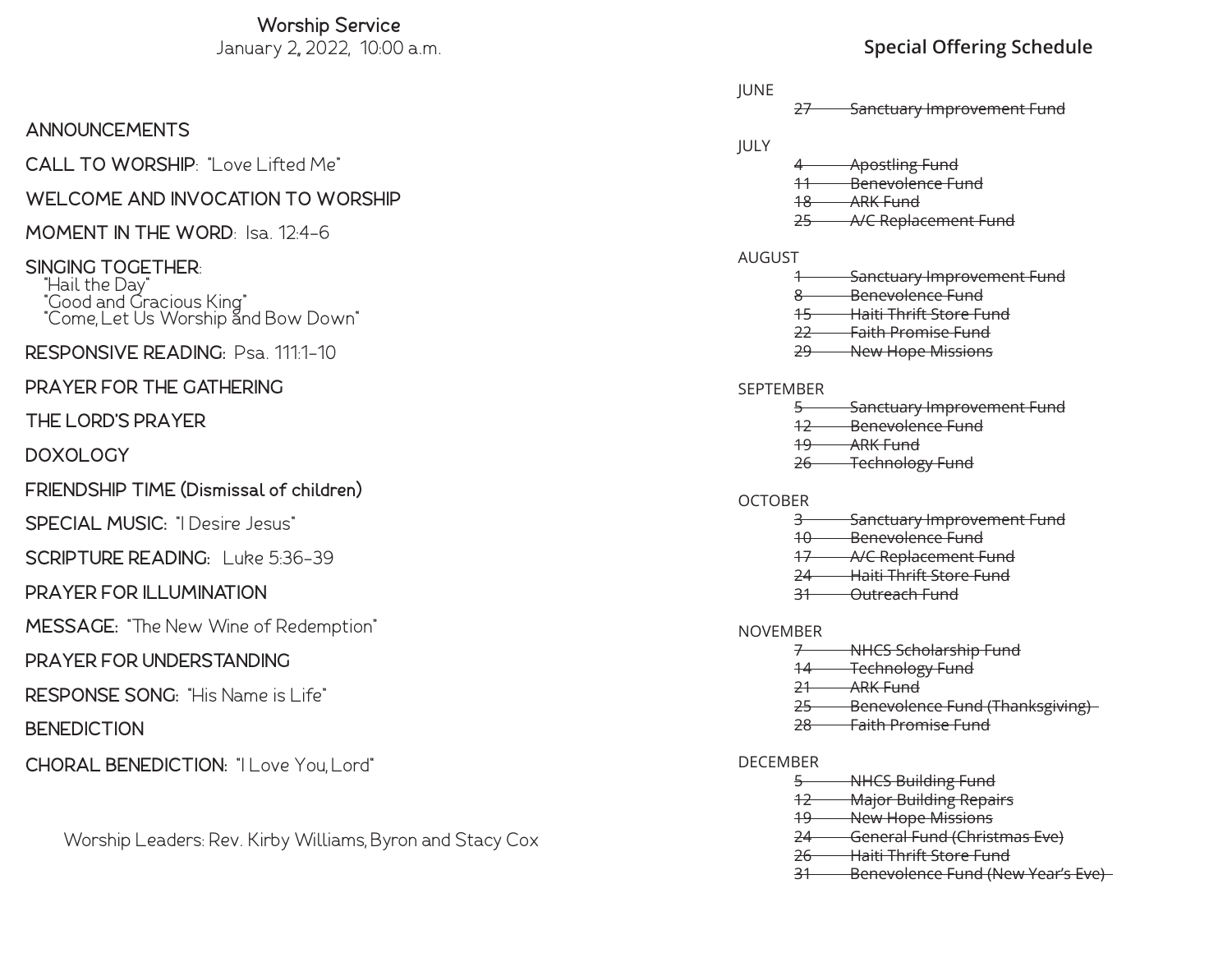## Readings for Sunday, January 2, 2022

## Moment in the Word: Isa. 12:4-6

Isa. 12:4 And you will say in that day: "Give thanks to the LORD, call upon his name, make known his deeds among the peoples, proclaim that his name is exalted.

Isa. 12:5 "Sing praises to the LORD, for he has done gloriously; let this be made known in all the earth.

Isa. 12:6 Shout, and sing for joy, O inhabitant of Zion, for great in your midst is the Holy One of Israel."

## Responsive Reading: Ps. 111:1-10

[Pastor]: Praise the Lord! I will give thanks to the Lord with my whole heart, in the company of the upright, in the congregation. (Ps. 111:1)

[Congregation]: Great are the works of the Lord, studied by all who delight in them. (Ps. 111:2)

[Pastor]: Full of splendor and majesty is his work, and his righteousness endures forever. (Ps. 111:3)

[Congregation]: He has caused his wondrous works to be remembered; the Lord is gracious and merciful. (Ps. 111:4)

[Pastor]: He provides food for those who fear him; he remembers his covenant forever. (Ps. 111:5)

[Congregation]: He has shown his people the power of his works, in giving them the inheritance of the nations. (Ps. 111:6)

[Pastor]: The works of his hands are faithful and just; all his precepts are trustworthy; (Ps. 111:7)

[Congregation]: they are established forever and ever, to be performed with faithfulness and uprightness. (Ps. 111:8)

[Pastor]: He sent redemption to his people; he has commanded his covenant forever. Holy and awesome is his name! (Ps. 111:9)

[All]: The fear of the Lord is the beginning of wisdom; all those who practice it have a good understanding. His praise endures forever! (Ps. 111:10)

## **Scripture Reading: Luke 5:36-39**

Luke 5:36. He also told them a parable: "No one tears a piece from a new garment and puts it on an old garment. If he does, he will tear the new, and the piece from the new will not match the old.

Luke 5:37. And no one puts new wine into old wineskins. If he does, the new wine will burst the skins and it will be spilled, and the skins will be destroyed.

Luke 5:38. But new wine must be put into fresh wineskins.

Luke 5:39. And no one after drinking old wine desires new, for he says, 'The old is good.'"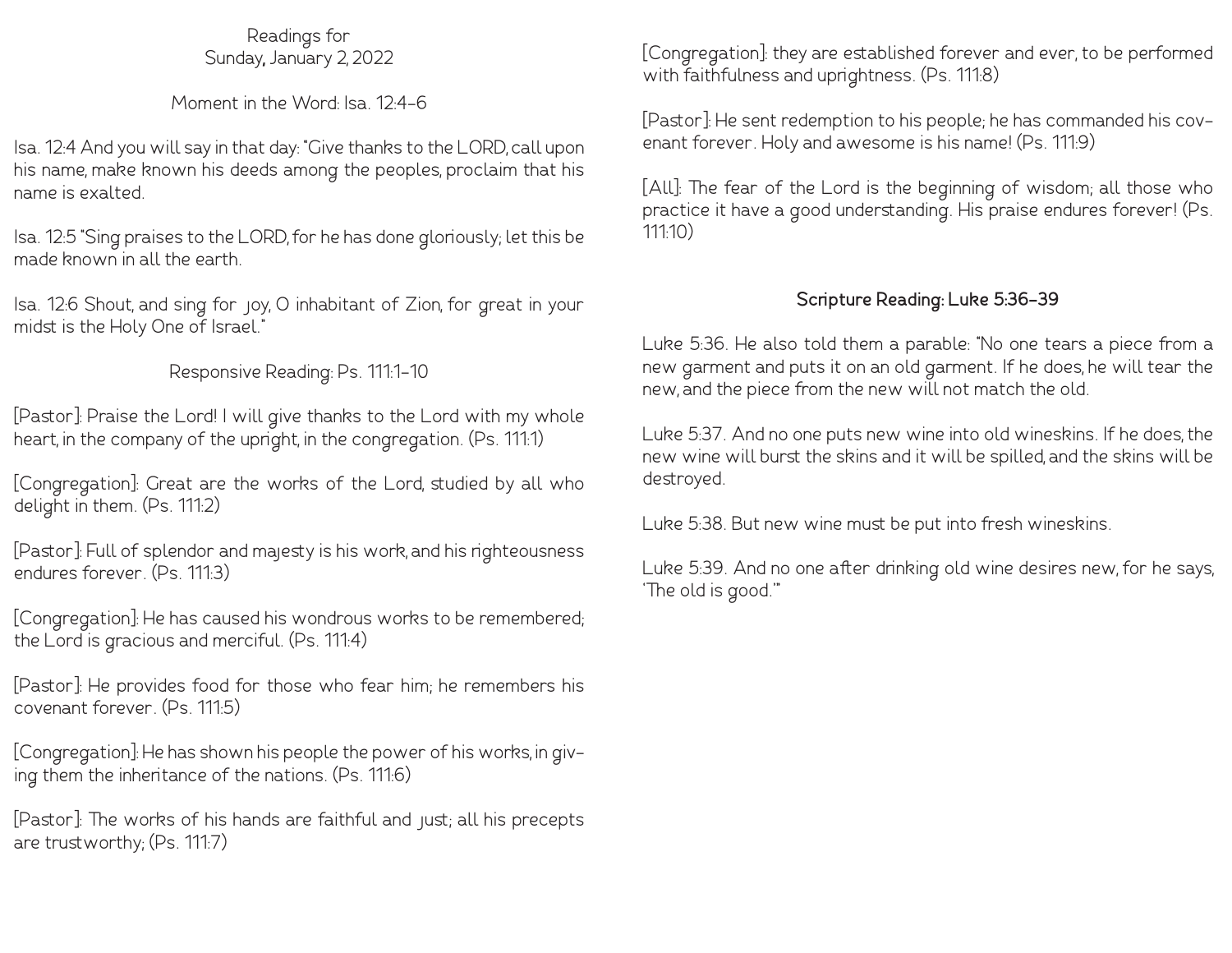## Announcements and the Learn & Grow and Sunday School

## **Welcome to New Hope**

**Community Church!** "We come together to "call upon the Lord, who is worthy to be praised" (Psalm 18:3). All are sincerely welcomed to this service of worship and praise.

**Offerings** - Today's tithes will be received for the ministry of our church.

#### **Tithes and Offerings** - General Offering: \$11.256.00. Special contributions received for these funds: Haiti Thrift Store, \$85.00; Wings of Hope, \$60.00; Koinonia Missions, \$250.00;Youth Group, \$125.00; New Hope Missions, \$125.00; and, Benevolence, \$150.00.

**Online Giving** - can be made via our website at www.nhccftl.org; click "Give" at the end of the menu.

**Offering Boxes** - are located at the back of the sanctuary. Please drop your offerings in as you enter or exit.

**Next Haiti Thrift Store and Wings of Hope Boxing Up Day** will be Monday, January 3rd at 9 a.m.

**J.A.M. Club and the Youth Group**  resume Wednedays, beginning January 5th, at 6:30 p.m.

## **Workers Needed for Sanctuary**

**Project:** Beginning Jan. 8, 2022 and probably running for 3-4 Saturdays, we will be building a wall in the Sanctuary where the choir loft pews are now located. Both skilled and unskilled workers needed. If you can help, please contact Clayton Andrews at candrews@ nhcsftl.org.

## Learn & Grow

## **Adult Sunday School**

When: 6:30 p.m. Study: The Epistle of James Streamed only www.nhccftl.org/streams

#### **Wednesday Night Bible Study**

When: 6:30 p.m. Study: The Study of Acts In the Sanctuary and Streamed www.nhccftl.org/streams

## Youth Corner

**Wednesday Night on Campus from 6:30 - 8:00 p.m.**

**Youth Group** - 6th - 12th grade (Just show up!)

**J.A.M. Club**  for K - 5th grade **Registration forms are in the lobby**; or, you may register online at www.nhccftl.org/jam

## **VOLUNTEERS NEEDED!**

**Children's Church is looking for helpers when there are eight or more students to be able to assist the teacher. Volunteers would be scheduled on a stand-by-only basis when needed.** 

**Please email** Ms\_Janet @nhccftl.org if interested.

**Elementary Sunday School** When: 3:00 p.m. Study: **"Exploring the Parables"** Where: ZOOM Conferencing If you would like your child to participate, please email: SShoemaker@nhccftl.org

**Youth - Sunday School Zoom** When: Follows AfterChurch Study: **Making Disciples** If you would like your youth to participate, please email Ms\_Janet@nhccftl.org

## **The Prayer Team of Women's**

**Ministries** invites the women of the church to join us in a rewarding time of sharing and prayer before our Father's throne on Saturday, January 15th at 9:00 a.m. in the Library.

## Prayer List

## **\*\*\*For Prayer Requests\*\*\* please email: prayer@nhccftl.org**

Will & Jessica Aviles Janette Camejo Louis Gander Matthew Hansley Paul & Edie Huisinga<br>Alva Leo Gertrude Nichols Tish Perkins Donna Weyd Ashley Williams Ed & Bonnie Zei

## Happy Anniversary

Steve & Sherry Shoemaker January 16

## Happy Birthday

| Khrisna Meuze     | January 1  |
|-------------------|------------|
| Matthew Hansley   | January 3  |
| Robert Graham     | January 18 |
| Bruce Eyer        | January 21 |
| Bonnie Zei        | January 21 |
| Raszana Shoemaker | January 26 |
| Enrico Orsini     | January 30 |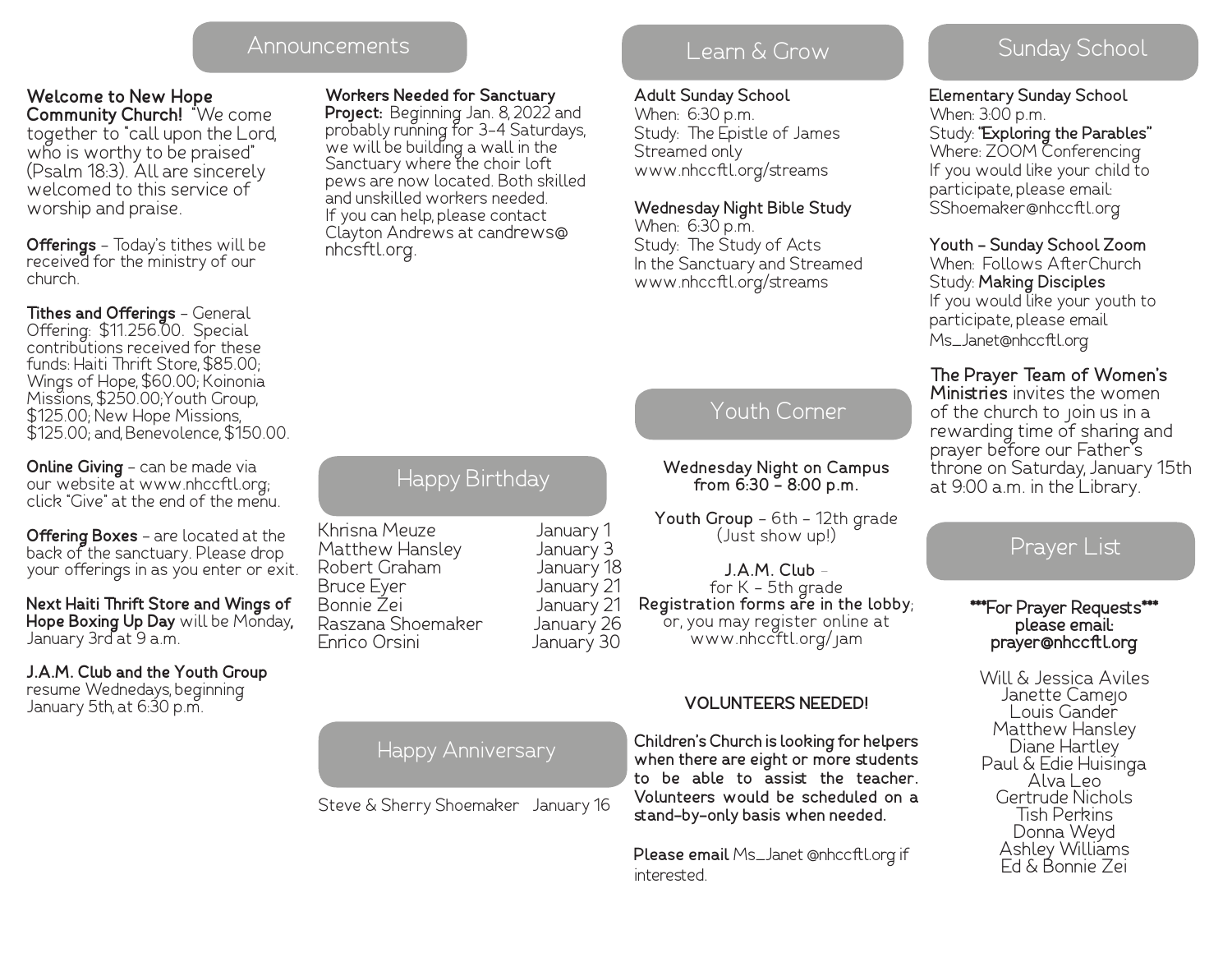## **Worship Songs and Readings for Sunday, January 2, 2022**

Love Lifted Me

I was sinking deep in sin, Far from the peaceful shore, Very deeply stained within, Sinking to rise no more; But the Master of the sea, Heard my despairing cry, From the waters lifted me - Now safe am I.

Refrain Love lifted me! Love lifted me! When nothing else could help, Love lifted me!

(repeat) All my heart to Him I give; Ever to Him I'll cling, In His blessed presence live, Ever His praises sing. Love so mighty and so true, Merits my soul's best songs; Faithful, loving service, too, To Him belongs. (Refrain)

Souls in danger, look above; Jesus completely saves; He will lift you by His love, Out of the angry waves. He's the Master of the sea, Billows His will obey; He your Savior wants to be - Be saved today. (Refrain)

Moment in the Word: Isa. 12:4-6

Isa. 12:4 And you will say in that day: "Give thanks to the LORD, call upon his name, make known his deeds among the peoples, proclaim that his name is exalted.

Isa. 12:5 "Sing praises to the LORD, for he has done gloriously; let this be made known in all the earth.

Isa. 12:6 Shout, and sing for joy, O inhabitant of Zion, for great in your midst is the Holy One of Israel."

Hail the Day

Hallelujah, hallelujah! The King of Love is on His throne. Hallelujah, hallelujah! His grace will lead us safely home.

Hail the day that Christ arose, Through the skies to worlds unknown. Glorious there He ever reigns, Object of all heaven's praise.

See Him lift His hands above, See the scars of His great love. He has conquered death and sin, Saving all who hope in Him.

Hallelujah, hallelujah! The King of Love is on His throne. Hallelujah, hallelujah! His grace will lead us safely home.

Though He dwells beyond the stars, His redeemed are on His heart. Even now He intercedes, Jesus cares for all our needs.

Hallelujah, hallelujah! The King of Love is on His throne. Hallelujah, hallelujah! His grace will lead us safely home.

Hallelujah, we are redeemed!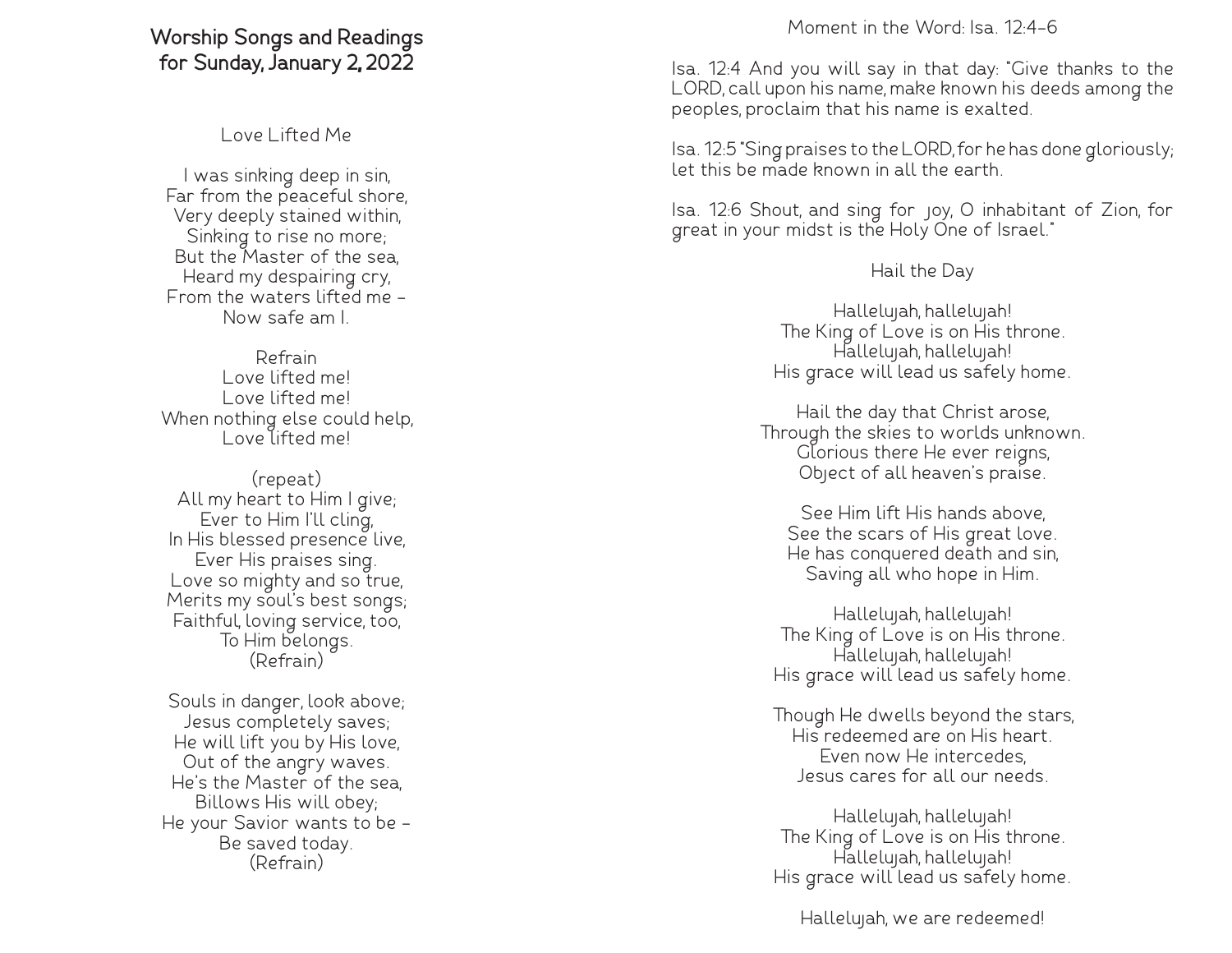Hallelujah, Jesus is King! Hallelujah, we are redeemed! Hallelujah, Jesus is King! (repeat)

Hallelujah, hallelujah! The King of Love is on His throne. Hallelujah, hallelujah! His grace will lead us safely home.

Good and Gracious King

I approach the throne of glory, Nothing in my hands I bring, But the promise of acceptance, From a good and gracious King.

I will give to You my burden, As You give to me Your strength. Come and fill me with Your Spirit, As I sing to You this praise.

You deserve the greater glory, overcome, I lift my voice. To the King in need of nothing, empty handed I rejoice. You deserve the greater glory; overcome with joy I sing. By Your love, I am accepted, You're a good and gracious King.

> And O what grace that You would see me, As Your child and as Your friend, Safe, secure in You forever, I pour out my praise again.

You deserve the greater glory, overcome, I lift my voice. To the King in need of nothing, empty handed I rejoice. You deserve the greater glory; overcome with joy I sing. By Your love, I am accepted, You're a good and gracious King.

> Holy, holy, Lord Almighty, Good and gracious, good and gracious, Holy, holy, Lord Almighty, Good and gracious King. (repeat)

You deserve the greater glory, overcome, I lift my voice.

To the King in need of nothing, empty handed I rejoice. You deserve the greater glory; overcome with joy I sing. By Your love, I am accepted, You're a good and gracious King.

Come, Let Us Worship and Bow Down

Come, let us worship and bow down, Let us kneel before the Lord, our God, our Maker; Come, let us worship and bow down, Let us kneel before the Lord, our God, our Maker. For He is our God, And we are the people of His pasture. And the sheep of His hand, Just the sheep of His hand. (repeat)

Scripture Reading: Ps. 111:1-10

[Pastor]: Praise the Lord! I will give thanks to the Lord with my whole heart, in the company of the upright, in the congregation. (Ps. 111:1)

[Congregation]: Great are the works of the Lord, studied by all who delight in them. (Ps. 111:2)

[Pastor]: Full of splendor and majesty is his work, and his righteousness endures forever. (Ps. 111:3)

[Congregation]: He has caused his wondrous works to be remembered; the Lord is gracious and merciful. (Ps. 111:4)

[Pastor]: He provides food for those who fear him; he remembers his covenant forever. (Ps. 111:5)

[Congregation]: He has shown his people the power of his works, in giving them the inheritance of the nations. (Ps. 111:6)

[Pastor]: The works of his hands are faithful and just; all his precepts are trustworthy; (Ps. 111:7)

[Congregation]: they are established forever and ever, to be performed with faithfulness and uprightness. (Ps. 111:8)